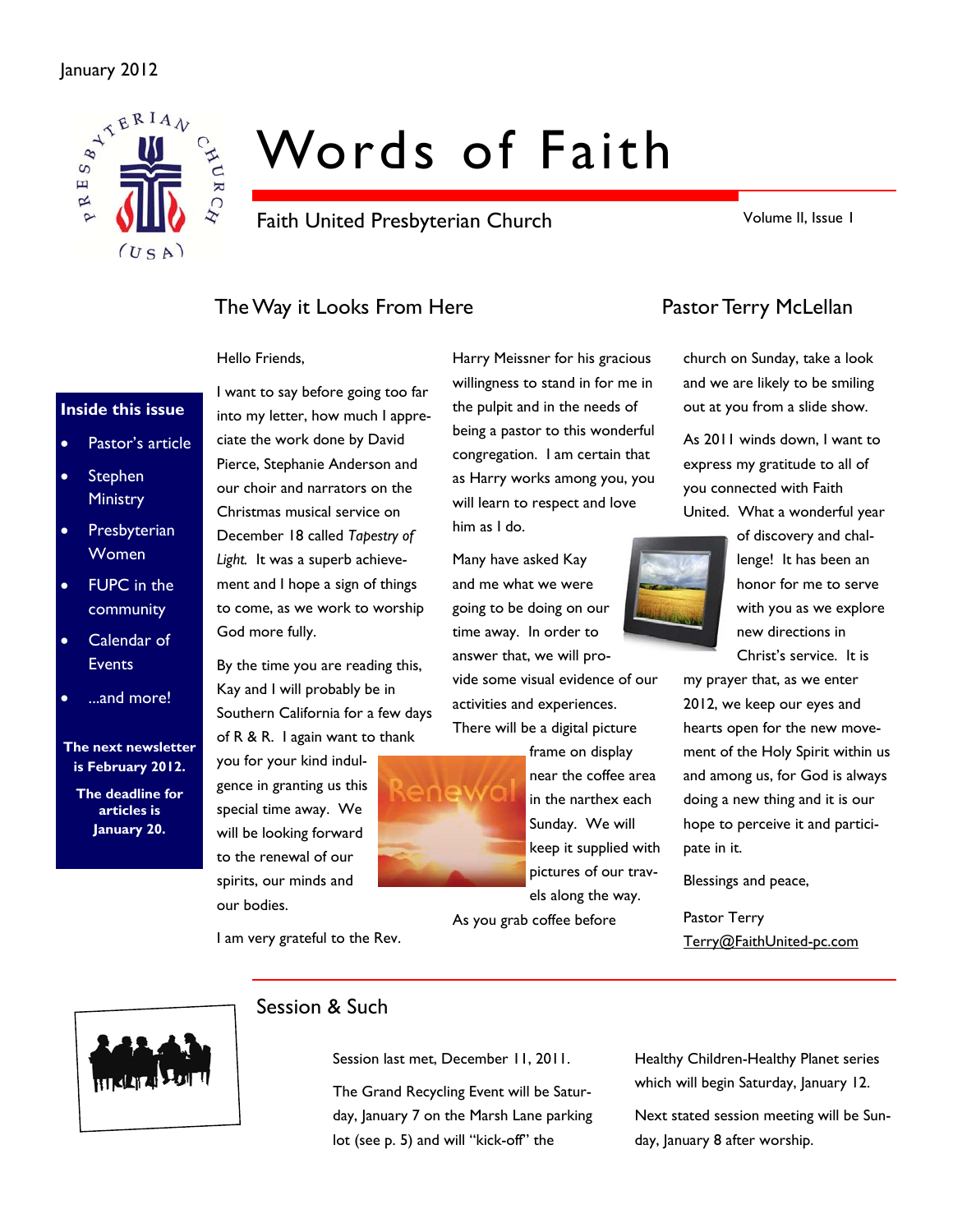## The Roles of Stephen Ministers & Stephen Leaders Jane Ingebritson

Stephen Leaders are clergy and lay Christians trained at a seven-day Leader's Training Course to implement Stephen Ministry on behalf of the congregation and to recruit, select, train, and supervise Stephen Ministers for the congregation. Faith United sent Lisa Laclede and Nancy Smith to this training in July in Dallas. They are now training a group to become Stephen Ministers. Jane Ingebritson assists.

Stephen Ministers are lay Christians who provide one-to-one distinctively Christian care to others on behalf of their en-

Luncheon circle (bring a sandwich) will meet on January 10 at 10:30 a.m. Hostesses will be Doris Rose and Fran Olinger. The 2nd Thursday Morning circle will meet at the

of Nadine Moser.

rolled congregation. Nancy Bond, Kathleen Ferguson, Lois Duell, Lois Norton, Cathy Marxer and Susie Wing are in the current class.

During January the class will study these

# **STEPHEN, MINISTRY**

taining Boundaries in Caregiving; Crisis Theory and Practice: Danger versus Opportunity; Confidentiality; and Telecare:

The class meets Saturday mornings at the church from 10:00 to 12:30 noon.

The Next Best Thing to Being There.

The Starboard Stitchers will meet at the church on Tuesday, January 3, at 1:00 p.m. Their current project is making stuffed animals for children who visit the clinic at North Dallas Shared Ministries.

Another continuing project is the collection of can labels, box tops, etc. to benefit Good Shepherd.

Our circle study for the year is "Confessing the Beatitudes." All women of the church are invited to attend any of the meetings which fit their schedules.

## Presbyterian Women Jeanne Sawyer, Publicity



All women of the church are encouraged to attend our annual Retreat on February 11. The day will include breakfast and lunch, an inspirational speaker and "Blessing of the Hands" with Wendy Fenn. We will also be delivering our baby blankets for Presbyterian Children's Homes

and Services.

The PW Coordinating Team will meet on Tuesday, January 3, at 7:00 p.m.



The collection for the Metrocrest Santa Store was a huge success. On December 12 we took 179 items to the distribution center. We had cars, trucks, dolls, stuffed animals, art supplies,

church at 9:30 a.m. on January 12. On January 19, the 3rd Thursday Evening circle will meet at 7:00 p.m. at the home

toys, books, clothes and many more things. The staff of the Metrocrest Social Services was very happy to receive all the gifts we had brought. The needs are very great and our contributions were a help to them. Thank you so very much for your generous contributions. Because of you many had a better Christmas and maybe a glimmer of hope for their future. We are happy to be a part of Faith United Presbyterian Church.

#### Metrocrest Santa Store 2011 Ann Walden & Nancy Smith



topics: Assertiveness: Relating Gently and Firmly—Part 2; Main-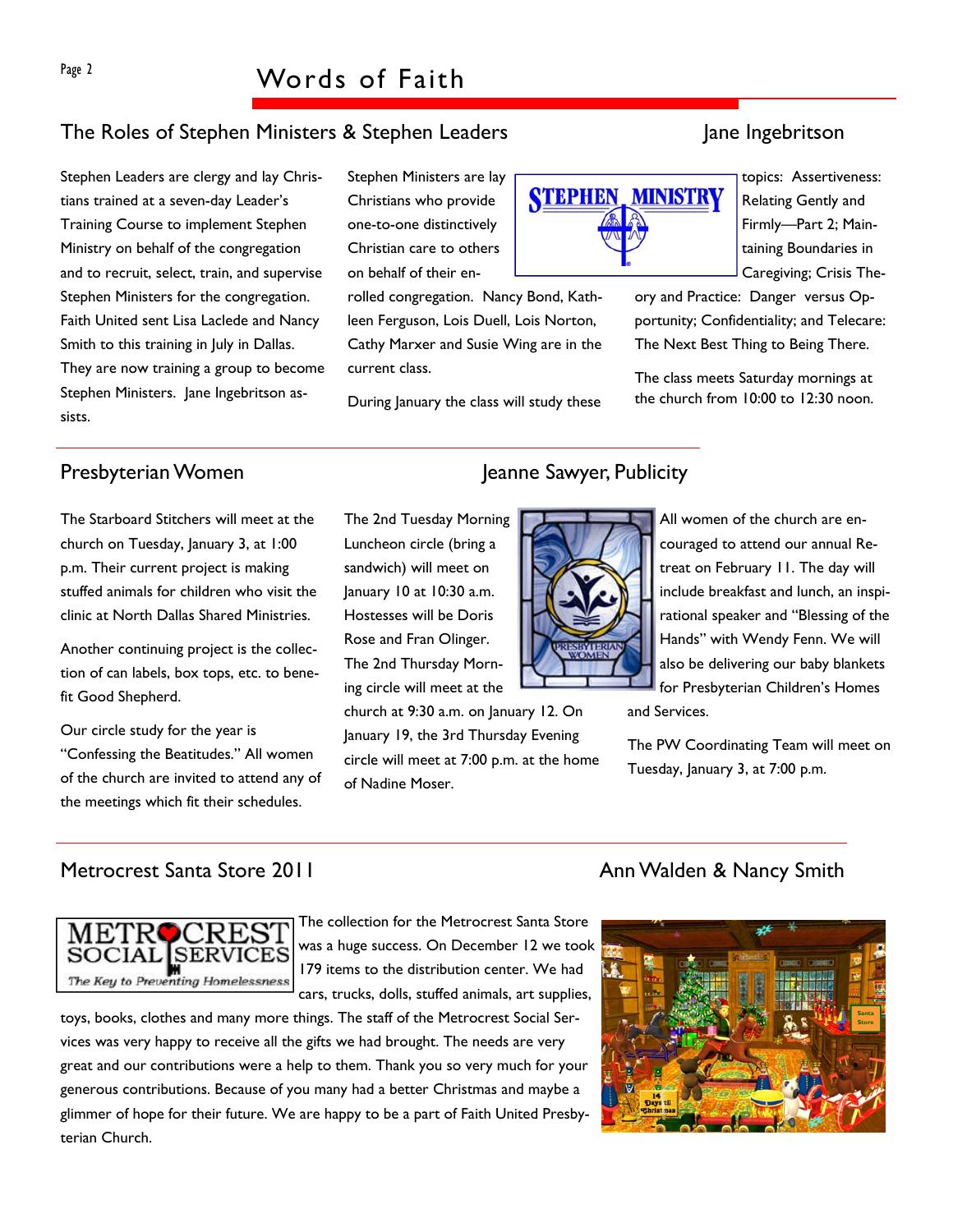#### Adult Sunday School, Sundays at 9:30 a.m.

The Adult Sunday School Class led by Rich Lewis will begin a new study on January 8. It will feature *A History of Christianity, the First Three Thousand Years* which first appeared as a BBC television series. Diarmaid MacCulloch, an Oxford history professor, explains how a small Jewish sect that preached humility became the largest religion in the world.

He covers six major topics:

- 1. The First Christianity
- 2. Catholicism: The Unpredictable Rise of Rome
- 3. Orthodoxy: From Empire to Empire
- 4. Reformation: The Individual Before God
- 5. Protestantism: The Evangelical Explosion
- 6. God in the Dock.



The class will cover each topic in two weeks. Each week will include 30 minutes of video and discussion of its content. The class meets at 9:30 a.m. in

the large class room across from the fellowship hall. You may attend for any or all of the topics.

#### Worship & Music Committee **Courtland Lewis**



#### On behalf of the Worship and Music Committee, I would like to extend many thanks to David Pierce, Stephanie Anderson and the Community Choir for the splendid performance of

"Tapestry of Light". Also, thanks to Kay McLellan for suggesting the idea for the community choir and publicizing it. It was truly a gift to all who attended.

Wow! 2012 is here. We now put 2011 behind us and FUPC begins a new year.

Several dedicated volunteers constantly strive to have the most up to date information available in the newsletter and on the website. Please let us know if you notice an event

that needs to be updated or adjusted before the next newsletter is published or on the website.

 With the new year comes new events, classes, meetings, etc. Please let me know the "news" of FUPC.

#### From the editor **Brenda** Swindle

You may submit articles in writing to the church office or via email to

#### Brenda@FaithUnited-pc.com

The next issue will be February 2012. The deadline for articles is Friday, 1/20. Please do not hesitate to contact the church office if you or your group has information to share.

*Next newsletter is February 2012. Deadline for articles, Friday, 1/20. Contact church office or Brenda Swindle via email to submit articles.*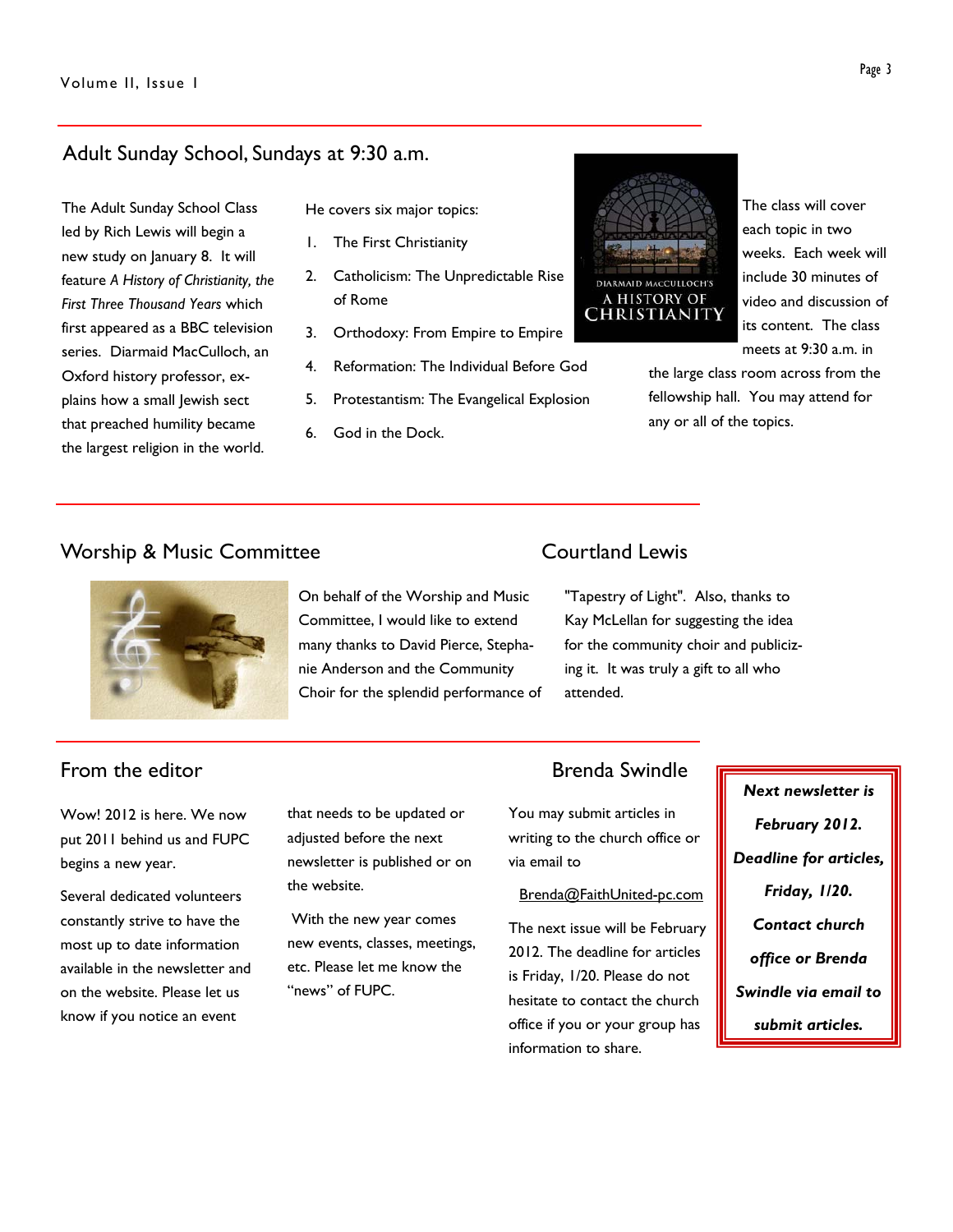### Notes & News from the Pews



#### **Thank you notes for Christmas Packages sent to Service Members!**

**From the Moore family.** We recently received news from Andrew. He will have to be deployed for longer than we expected. Thank you all for your prayers. We celebrated Avaley's 3rd birthday De-

cember 9th. Andren has his first two teeth at 8 months. Andrew has been dreaming of pizza for his birthday December 14. Merry Christmas from Ashley, Avaley & Andren. God Bless, The Moore Family

(Current address for SSG Andrew Moore available upon request)



#### **You're Invited!**

Save the Date-On Saturday, January 21 there will be a retirement party for Revs. Bubba and Harry Dailey at St James Episcopal Church and all are invited. The church

is located at Audelia and McCree with the festivities starting at 6:30 pm. This is an opportunity to express your gratitude for all the Daileys accomplished at Austin Street Centre and to encourage them in their next opportunity to serve our Lord. Festivities will begin at 6:30 so we will gather in the parking lot of Faith United at 6:00 and share rides. See Ann Walden if you are interested in saying "God's Speed" to our dear friends.

#### **A "Note" of Thanks from FUPC's Director of Music, David K. Pierce**

We all owe a Texas-sized THANK YOU to the choir and instrumental musicians for their splendid performance of Joseph Mar-



tin's Tapestry of Light on December 18<sup>th</sup>. Stephanie and I enjoyed working with the group and the "community singers" that joined the Faith United Choir. They added a lot so we hope you will also thank Keith Bechly, Jean Creech, Betty Laney, Cathy Marxer, Nadine Mosher and Brenda Swindle for sharing their talents. Best wishes for the New Year from the Faith United Choir. Keep listening!

#### **From the Spencer family.**

Thank you, your thoughtfulness made a difference. My family and I would like to thank you for your very thoughtful gift. You all have no idea how much that meant to us. God Bless you, Cheryl, Cameron, & Xaeden Spencer





#### **Members of FUPC invited!**

THE NOR'KIRK PRESBYTERIAN'S BOOK CLUB invites you to join us on **Tuesday, January 24th** at 7:00 p.m. at The Nor'kirk to hear Janet Boyanton, speaking about her book, Alone and Alive: A Practical Guide for Dealing with The Death of Your Husband. Written from Janet's personal experience of being widowed, and drawing on her experience as an attorney practicing probate, estate planning and elder law in Texas, the book deals with issues we all could face, ranging from grief to finances, legal documents and living arrangements. Janet is an Elder in the Presbyterian Church USA, and has a Master of Divinity degree from Perkins School of Theology, Southern Methodist University. RSVP to the church office (972-492- 1578) if you would like to attend.

The Nor'kirk Presbyterian 3915 N. Josey Lane Carrollton, TX 75007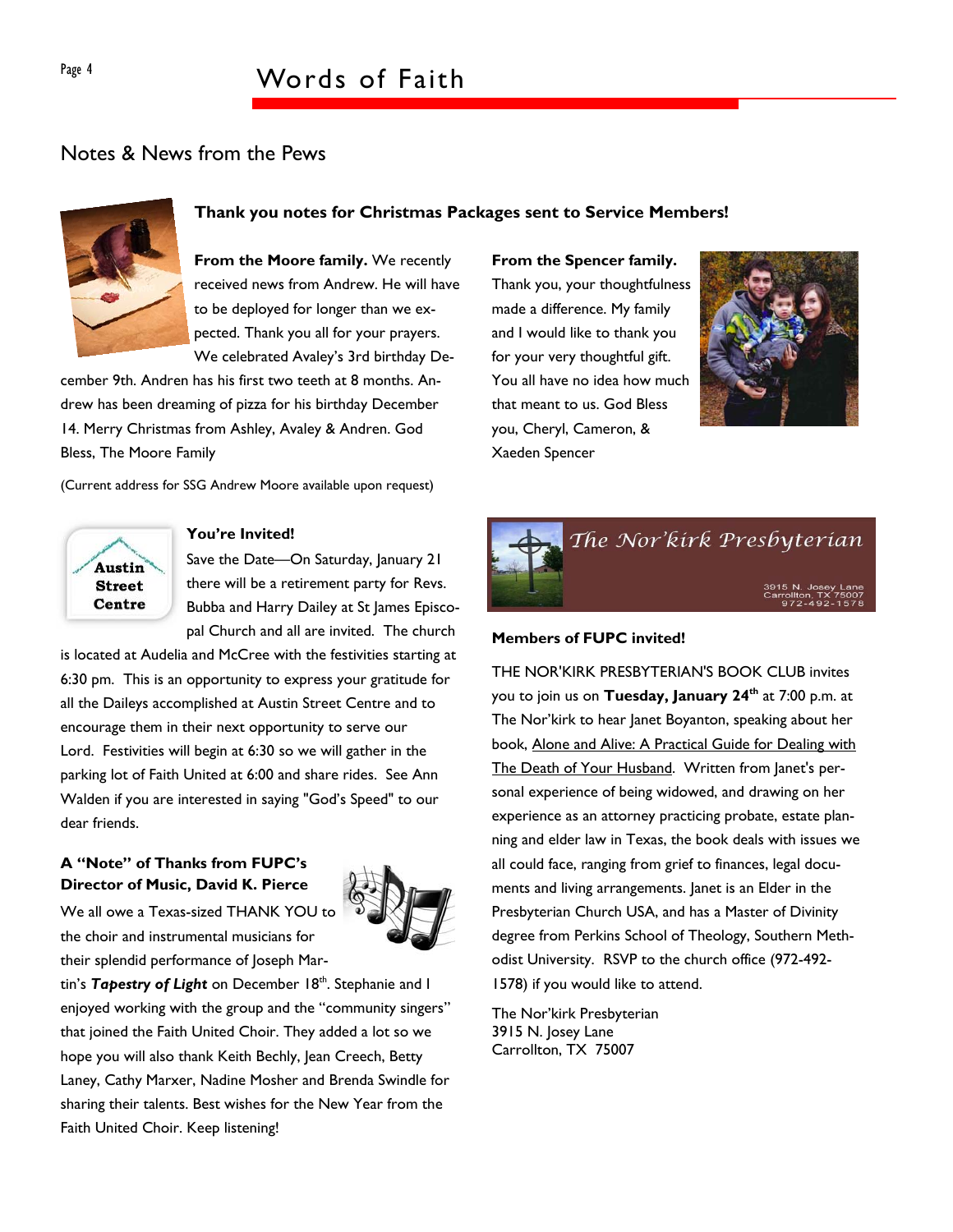## Grand Recycling Festival @ Faith United Scarlett Silva

*Save that Styrofoam!!. . . .and the old electronics that your new gifts replaced. Instead of throwing them in the trash, bring these items to the Grand Recycling Festival,* Saturday, January 7, 2012, 9:00 a.m. to 1:00 p.m. @ **Faith United Presbyterian Church,** 12717 Marsh Lane, Farmers Branch, TX 75234, (972) 243-2866. Website: www.FaithUnited-pc.com.

Bring items that you cannot place in the city's recycling bins and are often more difficult to recycle, such as:

♥ Styrofoam ♥ Electric/electronic-waste ♥ Paper for shredding

#### *Details and costs*

**Electronic products, or "e-recycling":** Includes all that runs on electricity. Most *e*-recycling is free, but there will be fees for items containing cathode ray tubes (\$5 - \$10). Tube TV charges vary depending on size (\$20—\$30). "Standard" hard-drive wipe-free, D-level wipe-\$20.

Styrofoam: Please place in bags so it does not blow away before pick-up. Clean Styrofoam that has not contained food will be accepted. Please place "shipping peanuts" in separate bags. \$3 contribution for any amount of Styrofoam to cover the vendor's pick-up fees is appreciated.

**Paper for shredding:** A truck will shred your confidential papers and you can actually see it shredding through a video screen. Paper will be shredded at \$5 per box.

**NOTE: Only items such as those listed above will be accepted. Furniture, hazardous waste, and heavy items will be turned away. Please visit the church website for more details and updates.** 

#### *What else is going on?*

Give to your community: Nonperishable food items and gently used clothing will be collected for donation to Metrocrest Social Services.

*Healthy Children—Healthy Planet***:** This event kicks-off a book discussion course whose objectives include to understand how the pervasive effects of advertising, media, and our consumer culture can influence a child's view of the world; to discover ways to create meaningful family times and healthful environments for children; to explore ways to develop a child's connection to nature, and to foster creativity. The course starts January 12, and will run Thursdays at 7:00 p.m. for seven weeks, at Faith United. Space is limited! If interested, call the church office soon or visit the website.

## **Healthy Children - Healthy Planet**



Healthy Children - Healthy Planet is a seven-session book discussion course that addresses how the pervasive effects of advertising, media, and our consumer culture can influence a child's view of the world. The goals of the course are:

To understand how the pervasive effects of advertising, media, and our consumer culture can influence a child's view of the world. To discover ways to create meaningful family times and healthful environments for children. To explore ways to develop a child's connection to nature, and to foster creativity.

**Topics include:** 

1. **Cultural Pressures:** A powerful fusion of pop culture and peer influence creates a social smog that has a strong influence on today's children, says author and doctor Ron Taffel. How should adults respond to these pressures?

2. **Family Rituals and Celebrations:** Meaningful family time can provide an antidote to cultural pressures of consumption. Explore how ritual can enrich a child's family experience and examine alternatives to elaborate celebrations and gifts.

3. **Advertising:** The average child sees an estimated 20,000 commercials every year. What are the effects on our children, and what steps can adults take to lessen the impact?

4. **Food and Health:** Many schools serve high-fat lunches, soda, and candy is readily available on school grounds. What is the link between diet and learning? How can adults encourage children to include healthy foods in their meals?

5. **Time and Creativity:** Today's children may have schedules that rival the busiest adults. How can adults help children find balance between activities and unstructured time, which is often the source of creativity?

6. **Technology and the Media:** Opinions differ on whether computers hinder or help the natural process of child development. Watching TV can displace more valuable experiences. What steps can adults take to create a healthy media environment at home?

7. **Exploring Nature:** Children have an affinity for the natural world and as Rachel Carson says, "an inborn sense of wonder." As children spend more time indoors, they connect less to the wild places in their neighborhood. How can we give children the opportunity to connect with the natural world?

**Schedule**: Thursday evenings, starting January 12, 7:00 – 8:00 p.m., with optional brown-bag supper at 6:30 pm. The course runs for seven weeks, with a celebration on the  $8<sup>th</sup>$  week.

**Location**: Faith United Presbyterian Church, 12717 Marsh Lane, Farmers Branch, TX 75234.

**Resource**: Session discussions are based on weekly readings from the book Healthy Children-Healthy Planet, published by the Northwest Earth Institute (NWEI). The cost of the book is \$21.

**Your move:** Space is limited. If interested, contact Faith United Presbyterian Church, (972) 243-2866 to register and purchase your book.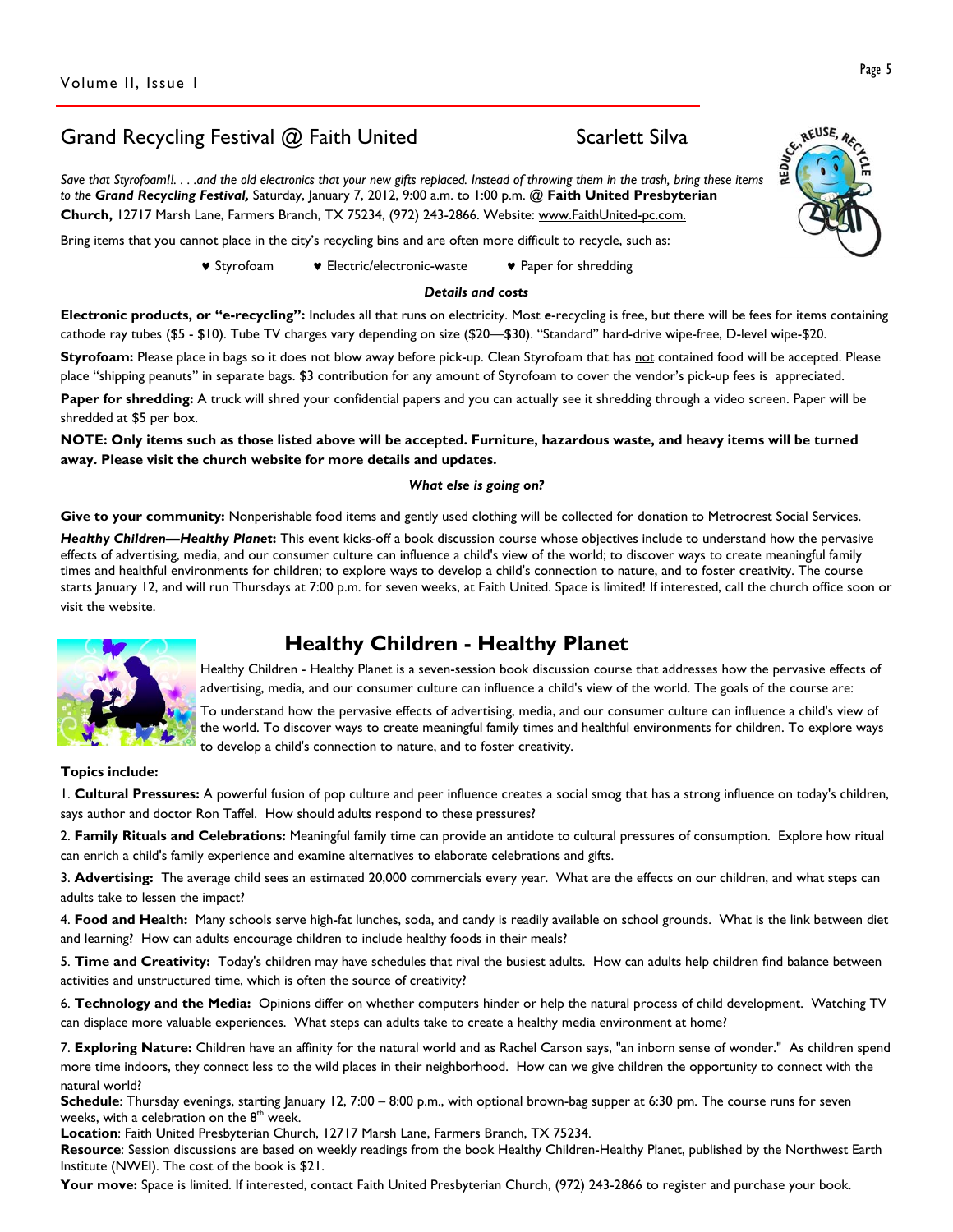## Page 6 Words of Faith

## Happy Birthday!

| January 4   |                          |  |  |  |  |  |  |
|-------------|--------------------------|--|--|--|--|--|--|
|             | ※ Jim Laclede            |  |  |  |  |  |  |
| January 7   |                          |  |  |  |  |  |  |
|             | * Janet Marxer Rodriguez |  |  |  |  |  |  |
| January 9   |                          |  |  |  |  |  |  |
|             | ※ Dick Nelson            |  |  |  |  |  |  |
| January 10  |                          |  |  |  |  |  |  |
|             | ※ Ralph Miller           |  |  |  |  |  |  |
| January I I |                          |  |  |  |  |  |  |
|             | ※ Doris Rose             |  |  |  |  |  |  |

| January 12 |                                    |  |  |  |  |  |
|------------|------------------------------------|--|--|--|--|--|
|            | * Amanda Gunderson                 |  |  |  |  |  |
|            | <i></i> <del>≢</del> Megan Stovall |  |  |  |  |  |
| January 16 |                                    |  |  |  |  |  |
|            | ※ James Lewis                      |  |  |  |  |  |
|            | <b>※</b> Betty McAlpin             |  |  |  |  |  |
|            | ※ Rebecca Nichols                  |  |  |  |  |  |
| January 19 |                                    |  |  |  |  |  |

**January 25** 

**January 27** 

**January 29** 

 Henry Knight Isiah Taylor

 Hannah Booth Tracy Tiemann

Emily Wing

 Terry McLellan **January 31** 

**January 30** 

Jaime Gonzalez





*Give ear, O Lord, to my prayer; listen to my cry of supplication. In the day of my trouble I call on you, for you will answer me.*  Psalm 86:6-7

## Prayer Concerns

 Frank Luff Becky Tiemann

#### **Prayers for:**

- Eberhard & Kähte Kashuge
- ♥ Pam & John Moynagh
- ♥ Thomas Sullivan
- ♥ Charles Sooby
- ♥ Ann Walden
- The congregation of FUPC as they experience the wonder of their first Advent season.

#### **Rehab/At Home:**

- Phil & Marilyn Beaubien
- **Glenn Craig**
- ♥ Grethel Creech
- ♥ David Daly
- ♥ Betty Donoho
- ♥ Harvey & Marian Garoutte
- ♥ Kathie Heffler
- ♥ Ruth Innes
- Ken Quevreaux
- ♥ Don Speigel
- Mary Steinmetz
- Hugh McWhorter
- Martha Watson
- **Service Personnel:**
- SGT Kevin B. Cuiksa
- CPT Brian Gaddis
- **LT Ben Garoutte**
- Sr A Jaron Garoutte
- SPC Chad Manis
- ♥ 1st LT Joshua Montero
- ♥ LT COL Thomas Pentecost
- **SFC Adam Reno**
- ♥ Ronnie Rogers
- USAF 1st LT Andre Silva
- ♥ LCPL James C. Spencer
- SPC David Wheat
- Marshall Dobbs
- David Crossley
- **Robert Hall**
- **Andrew Moore**
- WO<sub>2</sub> Chris West

#### **Austin Street Meal—February 6**

The February meal day will be Monday, February 6. Please plan ahead for your food donation. The additional refrigerator for cold food storage is down the hall from the Fellowship Hall kitchen. Thank you for your faithfulness to the homeless.

- 
- 
- 
- 
- 
-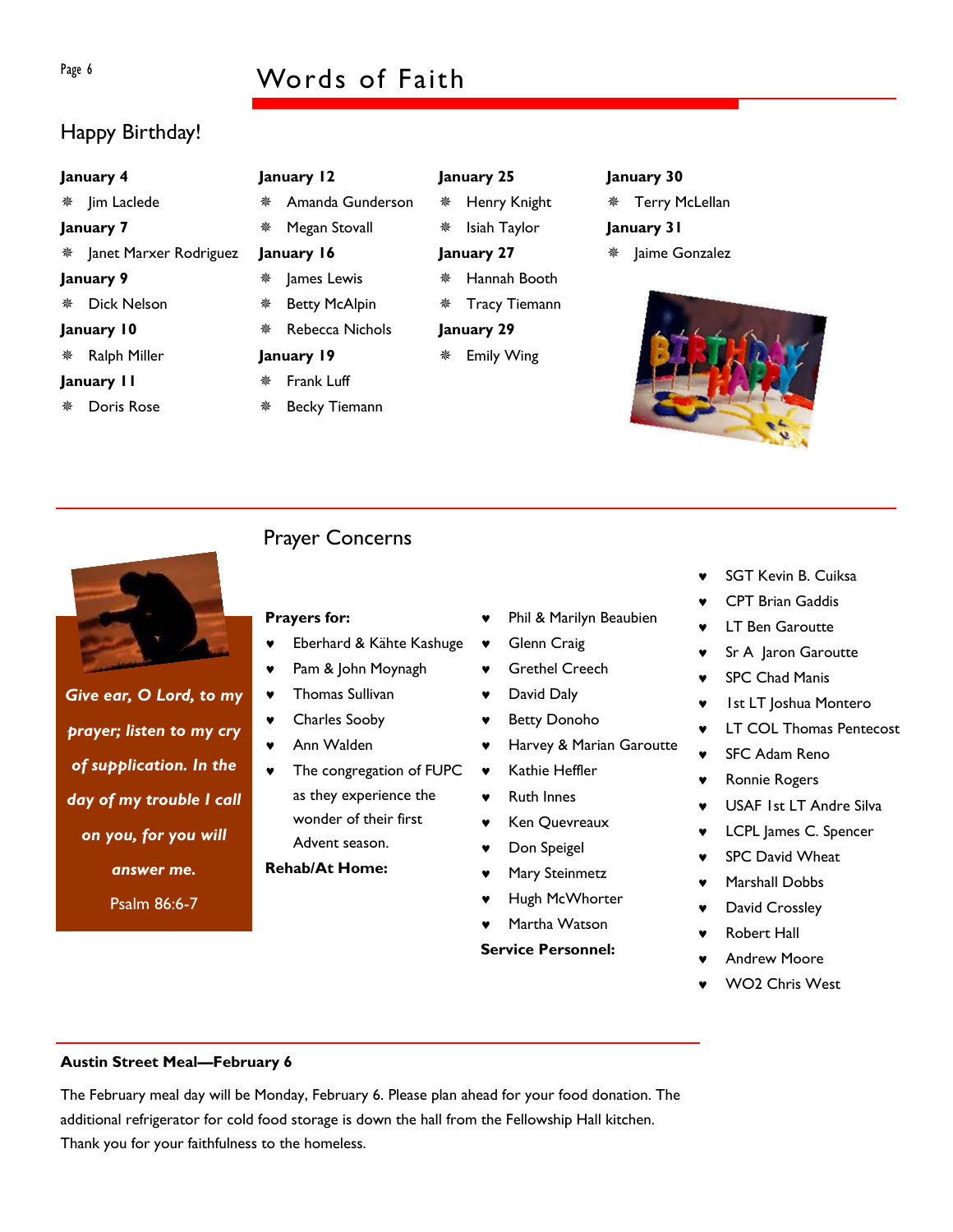## January 2012

| <b>Sun</b>                                                                                                                                                                | Mon                                                               | <b>Tue</b>                                                                                                                         | Wed                             | Thu                                                                                                                                                                                                                      | Fri | <b>Sat</b>                                                                                                                           |
|---------------------------------------------------------------------------------------------------------------------------------------------------------------------------|-------------------------------------------------------------------|------------------------------------------------------------------------------------------------------------------------------------|---------------------------------|--------------------------------------------------------------------------------------------------------------------------------------------------------------------------------------------------------------------------|-----|--------------------------------------------------------------------------------------------------------------------------------------|
| 9:00 CSID Worship<br>11:00 CSID Sunday School<br>11:00 FUPC Worship<br>11:00 Good Shepherd                                                                                | 2<br>9:00 Ed's Helpers<br>6:00 Shelter<br>Church Office<br>Closed | 3<br>1:00 Starboard Stitchers<br>4:00 G-21 music<br>7:00 GA-Choir Room<br>7:00 OA-Fellowship Rm<br>7:00 PWCT                       | 4<br>7:00 FUPC Choir            | 5<br>5:00 G-21-Sanctuary<br>6:30 GA-Choir Room<br>7:30 ABA Group-Rm4                                                                                                                                                     | 6   | 7<br>9:00 FUPC Recycle Event<br>10:00 Stephen Min.-Lounge<br>11:00 GA-Double Classroom<br>11:00 OA-Rm 4<br>2:30 CSID Choir-Sanctuary |
| 8<br>9:00 CSID Worship<br>9:00 FUPC Prayer Time<br>9:30 FUPC Sunday School<br>11:00 CSID Sunday School<br>11:00 FUPC Worship<br>11:00 Good Shepherd<br>12:30 FUPC Session | 9<br>9:00 Ed's Helpers                                            | 10<br>10:30 PW Circle<br>4:00 G-21 music<br>7:00 GA-Choir Room<br>7:00 OA-Fellowship Rm                                            | $\mathbf{H}$<br>7:00 FUPC Choir | 12<br>9:30 PW Circle<br>5:00 G-21-Sanctuary<br>6:30 GA-Choir Room<br>7:00 Healthy Planet<br>Double Classroom<br>7:30 ABA Group-Rm4                                                                                       | 13  | 4<br>10:00 Stephen Min.-Lounge<br>11:00 GA-Double Classroom<br>11:00 OA-Fellowship Rm<br>2:30 CSID Choir-Sanctuary                   |
| 15<br>9:00 CSID Worship<br>9:00 FUPC Prayer Time<br>9:30 FUPC Sunday School<br>11:00 CSID Sunday School<br>11:00 FUPC Worship<br>11:00 Good Shepherd                      | 16<br>9:00 Ed's Helpers<br>7:00 Vocal Majority<br>Board Mtg.      | 17<br>4:00 G-21 music<br>7:00 GA-Choir Room<br>7:00 OA-Fellowship Rm                                                               | 8<br>7:00 FUPC Choir            | 9<br>5:00 G-21-Sanctuary<br>6:30 GA-Choir Room<br>7:00 PW Circle<br>7:00 Healthy Planet<br>Double Classroom<br>7:30 ABA Group-Rm4                                                                                        | 20  | 21<br>10:00 Stephen Min.-Lounge<br>11:00 GA-Double Classroom<br>11:00 OA-Fellowship Rm<br>2:30 CSID Choir-Sanctuary                  |
| 22<br>9:00 CSID Worship<br>9:00 FUPC Prayer Time<br>9:30 FUPC Sunday School<br>11:00 CSID Sunday School<br>11:00 FUPC Worship<br>11:00 Good Shepherd                      | 23<br>9:00 Ed's Helpers                                           | 24<br>4:00 G-21 music practice<br>7:00 GA-Choir Room<br>7:00 OA-Fellowship Rm                                                      | 25<br>7:00 FUPC Choir           | 26<br>5:00 G-21-Sanctuary<br>6:30 GA-Choir Room<br>7:00 Healthy Planet<br>Double Classroom<br>7:30 ABA Group-Rm4                                                                                                         | 27  | 28<br>10:00 Stephen Min.-Lounge<br>11:00 GA-Double Classroom<br>11:00 OA-Fellowship Rm<br>2:30 CSID Choir-Sanctuary                  |
| 29<br>9:00 CSID Worship<br>9:00 FUPC Prayer Time<br>9:30 FUPC Sunday School<br>11:00 CSID Sunday School<br>11:00 FUPC Worship<br>11:00 Good Shepherd                      | 30<br>9:00 Ed's Helpers                                           | 31<br>4:00 G-21 music practice<br>7:00 GA-Choir Room<br>7:00 OA Fellowship Rm                                                      | 7:00 FUPC Choir                 | $\overline{2}$<br>5:00 G-21-Sanctuary<br>6:30 GA-Choir Room<br>7:00 Healthy Planet<br>Double Classroom<br>7:30 ABA Group-Rm 4                                                                                            | 3   | $\overline{4}$<br>10:00 Stephen Min.-Lounge<br>11:00 GA-Double Classroom<br>11:00 OA-Fellowship Rm<br>2:30 CSID Choir-Sanctuary      |
| 5<br>9:00 CSID Worship<br>9:00 FUPC Prayer Time<br>9:30 FUPC Sunday School<br>11:00 CSID Sunday School<br>11:00 FUPC Worship<br>11:00 Good Shepherd                       | 6<br>9:00 Ed's Helpers<br>6:00 Shelter                            | $\overline{7}$<br>1:00 Starboard Stitchers<br>4:00 G-21 music practice<br>7:00 GA-Choir Room<br>7:00 OA-Fellowship Rm<br>7:00 PWCT | 8<br>7:00 FUPC Choir            | Calendar Legend<br>G-21=Community Youth Group<br>GA=Gamblers Anonymous<br>ABA=Anorexic & Bulimics Anonymous<br>OA=Overeaters Anonymous<br>PWCT=Presbyterian Women Coordinating Team<br>CSID=Church of South India Dallas |     |                                                                                                                                      |

**Please contact the church office if you have meetings, classes or events to put on the calendar to help prevent conflicts.**